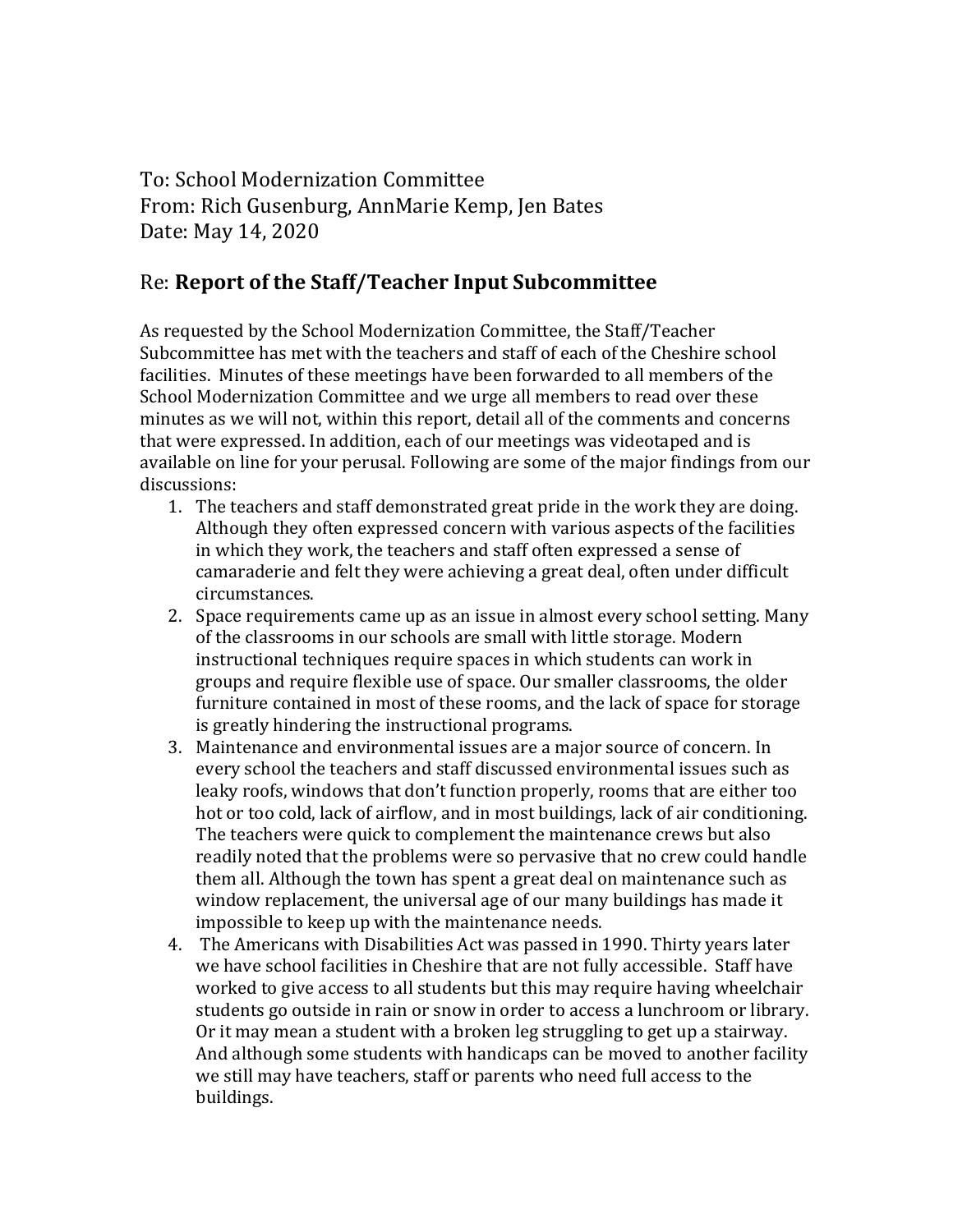- 5. Security is a concern amongst our staff and teachers. Our old buildings were designed in a day when security was not a major concern. New buildings today have specially treated windows, mantraps, classroom doors that can be quickly locked from the inside, etc. Cheshire has spent money on security but retrofitting old buildings is not an easy task.
- 6. In our meetings we discussed grade level configuration. Almost universally, the teachers we spoke with felt that grade six would be better served in a middle school setting. They noted that new standards for science and social studies are written for a grade 6-8 continuum. Teacher subject area specialization at these grade levels (6-8) is preferred as opposed to the elementary model where the teacher is a general "expert" in all subjects. Also, it was noted that it is difficult to meet the needs of 6th graders within an elementary schedule. Teachers also discussed the greater options available to middle school students such as clubs and sports. We did encounter a couple of teachers who felt sixth graders were still young and therefore, better served in an elementary setting.

Along these same lines, the teachers at Doolittle expressed the strong desire to have their kindergarten students in their buildings. At this time all K students are serviced in their home schools except for Doolittle due to lack of space. These students are at Darcey. Darcey kindergarten teachers are very positive about their K program while, at the same time, commenting on the positive aspects of having students in a single school for their elementary years.

## *Facilities with severe program issues:*

- 7. **Cheshire High School** teachers and staff were anxious to speak with the subcommittee and noted multiple issues with the building that were inhibiting programs. Some of these, such as room size, lack of storage, and environmental issues were noted earlier. But they also noted specific issues related to CHS. For instance, they noted the inadequacy of science labs and the poor layout of the building that, for instance, makes it very difficult for programs to coordinate their efforts such as the wood shop and the drama program. The staff noted issues related to ADA accessibility in a large building with numerous additions. The school layout also makes it difficult to control access during the extensive use of the building at night and on weekends. Traffic flow for students and parents were areas of concern expressed by staff.
- 8. **Humiston** Teaches and staff exhibited a great deal of pride in their program and the success they have had with their high school students. At the same time the subcommittee was appalled by the Humiston facility. The office is in the basement with no direct sight of the entrance. There is no nurse's office but a small room next to the office or the psychologist office is used for ill students. The building has no science lab and must "borrow" science equipment from the high school. There is a small gym but students are not allowed to run or bounce balls because there are classrooms below and the low ceiling combined with the required fire prevention sprinkler system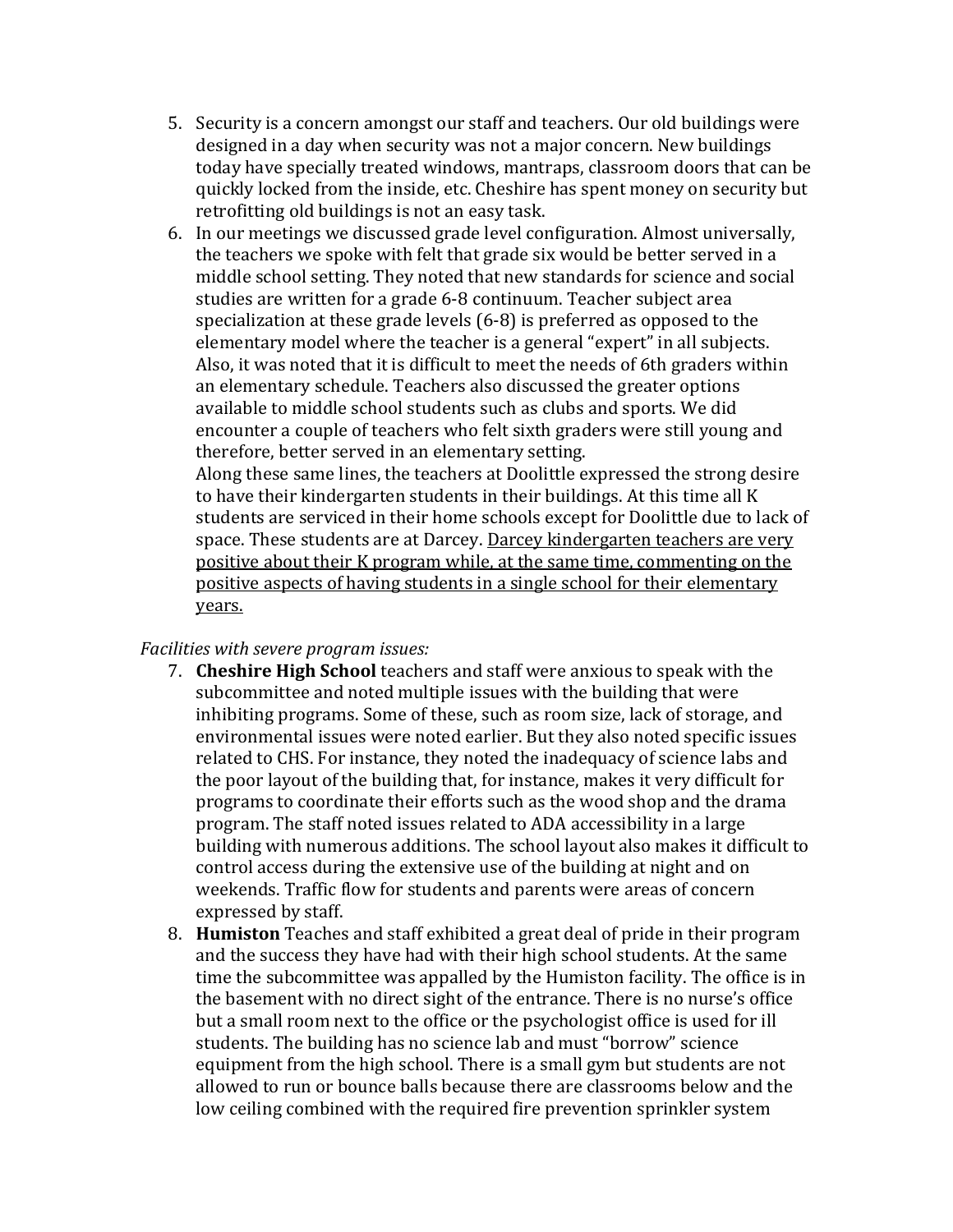does not allow for the use of balls for play. Bathrooms between classrooms are totally inadequate for high school students and there is no staff bathroom. There is no library. And, once again, the building has no handicap accessibility in a three-story school building.

- 9. **Dodd Middle School** issues overlap those of the other schools with concerns regarding class size and environmental issues. The staff noted numerous concerns where lack of space has limited programs. The small stage that shares space with the cafeteria has meant limiting student involvement in drama activities. Other programs such as culinary arts and video production have no space or inadequate space. The band room does not accommodate the entire band and there is inadequate storage for band instruments. The cafeteria is poorly placed in the building and too small to accommodate the number of students. Parking is a major problem and the fields were noted to be of very poor quality, especially when measured against the fields of opposing teams.
- 10. **Chapman** staff love their small environment and are very proud of the accomplishments of their students. However, the Chapman facility is grossly inadequate. It is extremely old and outdated. Handicap accessibility is nonexistent with the cafeteria, band room, library, and psychologist in a basement area with no elevator. The building also has a second floor of classrooms, also with no accessibility. Many of the classrooms do not have sinks and room temps varied widely. Staff expressed concern with parent drop-off where students must walk between busses to access the building.
- 11. **Norton** is also a very dated and needy facility according to the staff. Art, music, and PT are held in dated portable classrooms, which, according to the teachers, have numerous issues such as security concerns (students must go outside to get to the portables), issues regarding heat, and handicap accessibility. Lack of electric outlets and storage space were noted repeatedly by teachers of every grade level. There are concerns regarding the lack of a lobby area, which creates security issues, and the lack of an adequately sized multipurpose space where the students can gather and do performances. . Parent dropoff and pickup areas were noted as a danger for children and adults. Library is poorly located in the building.
- 12. **Doolittle** concerns related mainly to maintenance issues such as difficulty controlling temperatures in rooms, the inability to open windows, moisture issues in the area near the gym. Due to lack of space the Doolittle kindergarten students attend school at Darcey. The staff strongly requested that any plan for modernizations include moving these children back to Doolittle.
- 13. **Highland** is our "newest" school and, in general, it has held up well. Most staff concerns focused upon maintenance issues such as airflow in individual rooms and the need to replace windows in a timely fashion. Older design issues such as "open spaces" were noted as noise issues that cause instructional issues.
- 14. **Darcey** presently houses pre-K students as well as the kindergarten students from Doolittle School. It is a very old building that has multiple maintenance